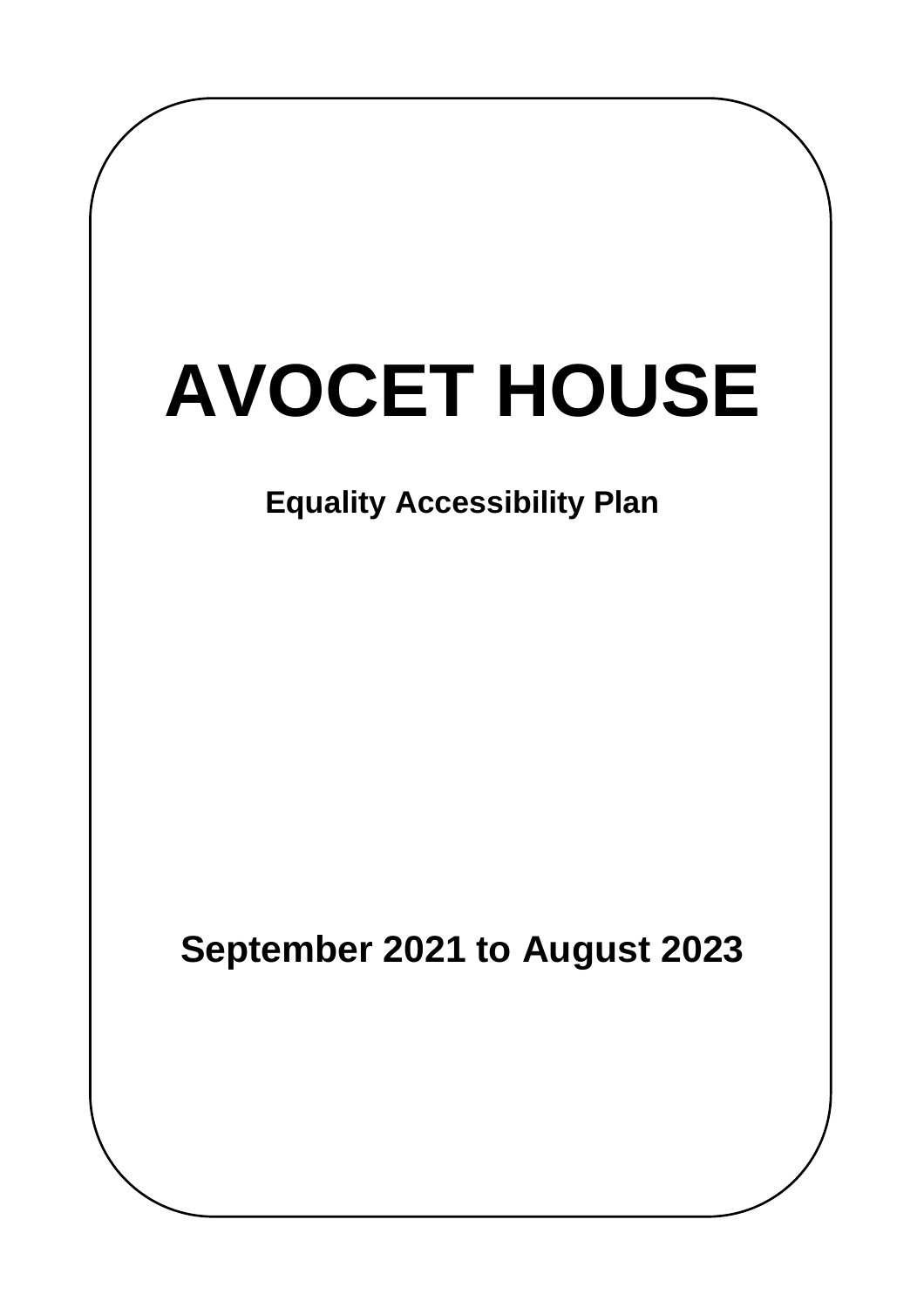**This document reflects priorities that are outlined in the Avocet House Development Plan and integrated into that document.**

## **Improving Access to and Participation in the Curriculum**

• To ensure the overall SES provision continues to be differentiated, personalised and matched sensitively to the needs of the young person, informed by accurate assessments and targeted interventions.

Y1/2: Cost: Learning Centre resources

• Develop a wider reading culture across Avocet House through training and systems and processes of D+L, PAN.

Y1: Cost: Learning Centre resources / training

• To ensure the Gatsby careers standards are embedded throughout the holistic learning environment.

Y1/2: Cost: Learning Centre resources and visits, training budgets

• Use of My Lexia and Mathletics to track intervention embedded in every day practice, improving ability to access personalised curriculum.

Y1/2: Cost: Learning Centre resources

• Improve learning opportunities and experiences outside Avocet House developing new partnerships and consolidating existing ones.

Y1/2: Cost: time and minor travel expenses

• Understand underlying adverse childhood experiences and impact on learning through development of core staff group in Thrive/Trauma Informed Practice.

Y1: Cost: Training budgets

• Further develop restorative approaches to support young people in accessing curriculum after negative events.

Y1: Cost: Training budgets

*Overall Costs are within normal budget allocations*

## **Improving Access to Information for Young People and Families**

• To complete the development of a refreshed website that gives greater access of information to children, parents/carers and other interested parties, including regular news items.

Y1/2: Cost of website refresh £3000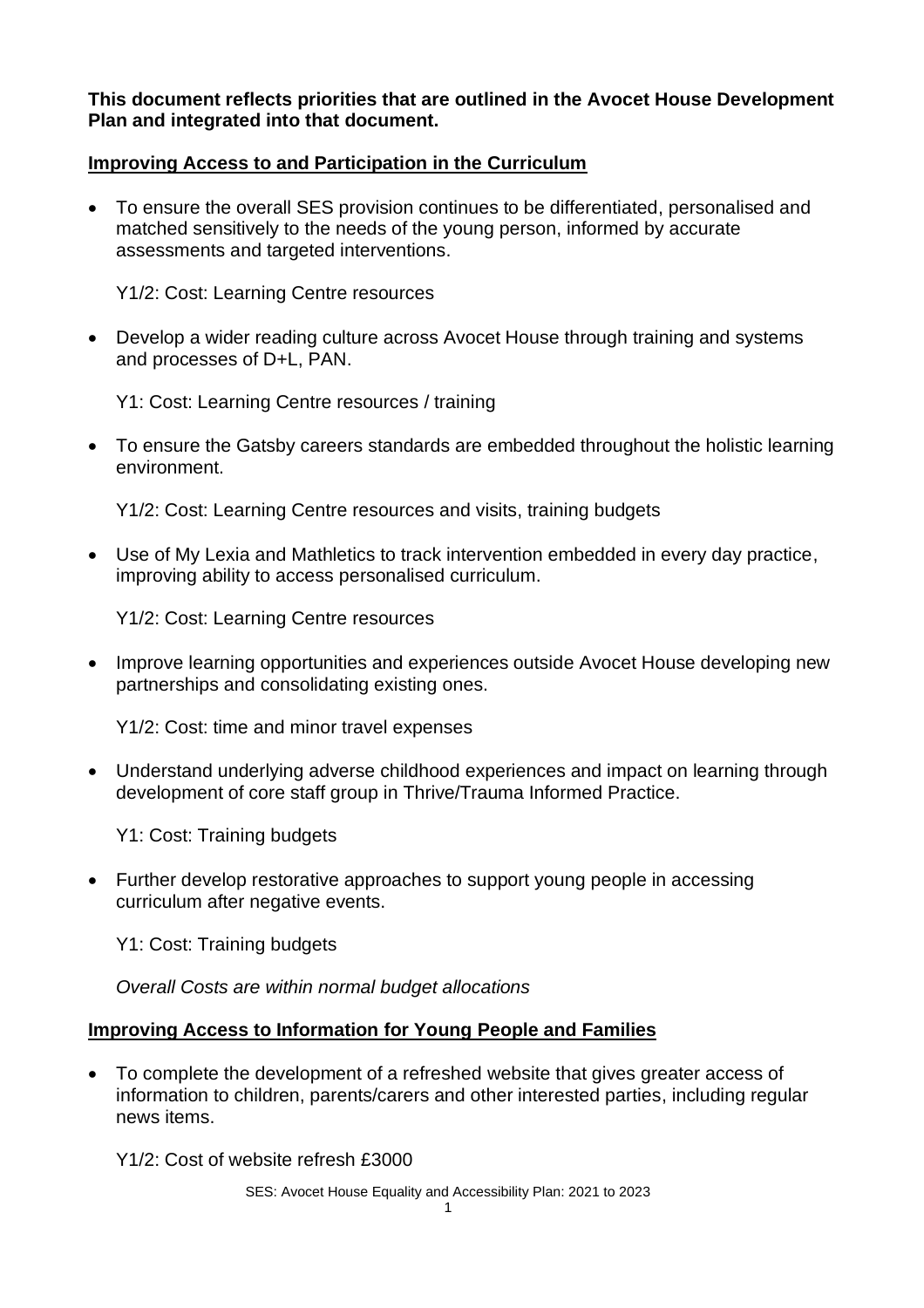• Provide impartial careers advice and support for all children, using a variety on work role models and visitors, with at least one annual careers fair.

Y1/2: Cost: Learning Centre resources and visits

• Ensure all children have access to independent advocacy, especially when facing decisions about their future and living arrangements.

Y1/2: Cost: Time

*Overall Costs are within normal budget allocations*

• Provide additional IT resources to enable identified staff with specific learning difficulties (e.g. dyslexia) to perform roles.

Y1: Cost: IT resources

*Overall Costs are within normal budget allocations*

## **Improving Information Gathering and Involving Others**

• Continued development of children's involvement and voice through, recruitment procedures, place on sub committees and consolidation of community meeting process.

Y1: Cost: time and minor finance

• Research, introduce and implement an electronic recording system within both SES establishments for gathering key information, including serious incident analysis.

Y1: Cost: IT systems £3000

• Young people's forums of house meetings and Learning Centre tutorials will continue with a series of tangible positive outcomes identified as a result.

Y1: Cost: time

• Young people to provide regular feedback on individual staff performance as part of staff appraisal process.

Y1/2: Cost: time

• Review current tracking systems to ensure order, sequence and progress in learning for all young people is evident.

Y1: Cost: Learning Centre resources

*Overall Costs are within normal budget allocations*